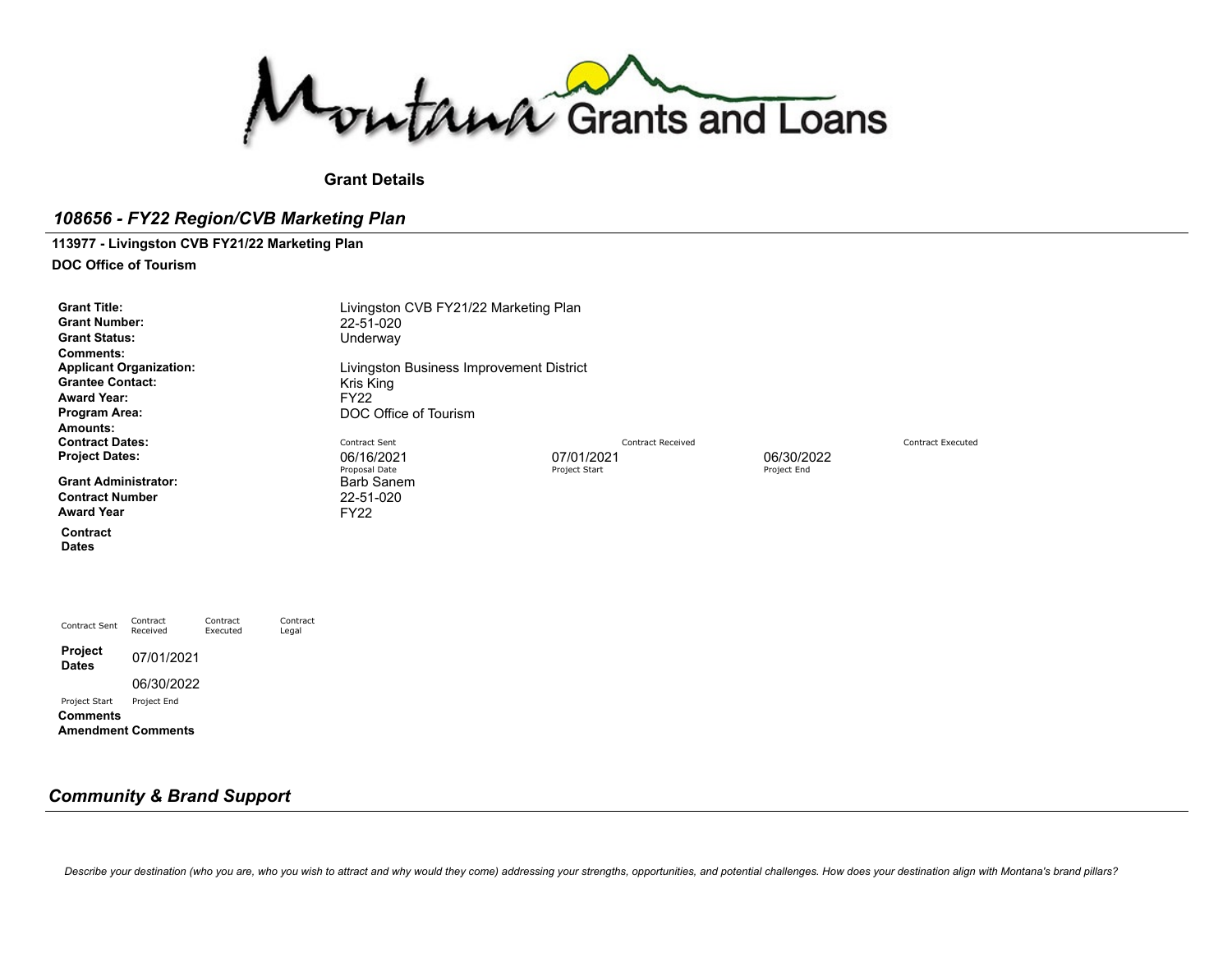### **Status of COVID-19 in Livingston, Montana**

At the time of this marketing plan submission, the pandemic is still playing a significant role in Livingston's travel market. Park County currently retains mandates for indoor masking, distancing, and reduced event capacity. Vaccination rates have hit a plateau in Park County and concern about COVID-19 variations and the significant reduction of visitor and local mask use and distancing contribute to uncertainty about the pace of economic and industry recovery and public health stability. The pandemic has also contributed to workforce shortages, amplified by the ballooning local affordable housing deficit, which impacts local hospitality businesses' capacity.

### **Livingston Tourism Response**

We are monitoring the coronavirus situation closely and communicate regularly with the Park County Health Department, state and national health and travel organizations, and local hospitality businesses. Our marketing plan will be reviewed regularly and responsive to changes and needs in our community and the travel industry.

Current lodging occupancy rates, strong summer reservations numbers, and earlier than normal visitor traffic indicates a very busy summer tourism season. Our marketing is honed to educate a new pandemic traveler; less familiar with outdoor recreation safety measures, with messaging across platforms to recreate and travel responsibly, plan in advance, and know that services and hours may be limited or already booked. As the historic Gateway to Yellowstone National Park, Livingston hosts many travelers on their way to or from the Park. Anecdotally, and from stories from State and National Park staff, indicate a pandemic-era traveler less savvy about wildlife and wild places. "This new breed of domestic park visitor was—though not all— culturally ignorant and sometimes ideologically defiant of appropriate or even safe behavior in the park." [https://mountainjournal.org/yellowstone-got-crushed-by](https://mountainjournal.org/yellowstone-got-crushed-by-tourists-in-2020)tourists-in-2020. A recent study from the Institute for Tourism and Recreation Research at the University of Montana has found that compared to years past, "Montanans deemed visitors to be slightly less polite, less patient, less environmentally responsible and less sensitive to the 'Montana way of life'." [https://www.outdoornews.com/2021/01/05/survey-montana](https://www.outdoornews.com/2021/01/05/survey-montana-outdoors-surge-due-to-pandemic-not-always-a-good-thing/)outdoors-surge-due-to-pandemic-not-always-a-good-thing/

### **About Livingston, Montana, as defined by the Livingston Convention & Visitors Bureau**

The City of Livingston is more than the traditional gateway to Yellowstone National Park, it is a unique and desirable destination for international and national travelers with a wide range of interests that go beyond Yellowstone including the wedding and film industry; history, recreation and arts enthusiasts; luxury destination retreat seekers; Western lifestyle enthusiasts, and the regional drive market. Livingston mixes casual small-town charm and world-class amenities with a twist of historic quirkiness and offers an impressive array of arts, history, culinary, event, and recreation adventure amenities. We have rebranded Livingston with the taglines "Rustic. Refined. Legendary." and "Experience Epic."

Livingston is the county seat of Park County and is situated in the middle of four stunning mountain ranges (Absaroka Beartooth Mountains, Crazy Mountains, Bangtail Mountains and the Bridger Mountains) and is nestled along Yellowstone River - the longest, free-flowing river in the lower 48 states. We offer an incredible array of outdoor recreation opportunities and have preserved one of Montana's most visually appealing and historic downtowns. Livingston is the original and year-round entrance into Yellowstone Park, offering year-round appeal, and is conveniently located between the airline hub cities of Bozeman and Billings. Our town of approximately 8,000 residents has richly layered distinctive cultures: railroad and pioneer history; gateway to Yellowstone; fly fishing mecca; recreation hub; historically preserved downtown; rustic and luxury destination lodging and dining; more artists and writers per capita than anywhere in the state; thriving theatre, arts, culinary, and night life scenes; and serves a wide range of demographics from ranchers, to eco-conscious outdoor enthusiasts, to movie stars and music icons.

#### **Livingston Exemplifies the Montana Brand**

**More spectacular unspoiled nature**: Livingston's location among four mountain ranges, alongside the Yellowstone River and adjacent to Paradise Valley and the north entrance to Yellowstone Park as well as easy access to state parks, hundreds of miles of trails, fishing access sites make us an ideal getaway for lovers of nature.

**Vibrant and charming small town**: Livingston's famous downtown is among the most vibrant and charming in Montana. The preserved historic businesses with vintage neon and building signage make it an attraction to film crews, photographers, and visitors. The niche and boutique shops, restaurants, breweries and bars offer a mix of traditional and contemporary products and experiences.

Breathtaking experiences by day, relaxing hospitality at night: between fishing, river sports, hiking, hunting, rock climbing, skiing, or enioving horseback riding, dog sledding, and guided outdoor experiences, in Livingston there are so many breathtaking adventures to choose from. At night, there are culinary options for every taste, live indoor and outdoor music venues, a vibrant theatre scene, hot springs to star watch from, two breweries, and casual or raucous bars as memorialized in the Jimmy Buffet song "Livingston Saturday Night."

#### **OUR STRENGTHS:**

- Strong collaborations, communications, and partnerships between the Convention & Visitors Bureau and the Livingston Tourism Business Improvement District, Downtown Business Improvement District, Yellowstone Country, City of Livingston, Park County, Montana Downtown Directors, Montana Tourism Matters, Montana Department of Transportation, Montana Office of Tourism and Business Development, Bozeman Trail Regional Group, Livingston's Historic Preservation Commission, Urban Renewal District, Business Owners for Community Health, Park Local Development Corp., and a wide range of local organizations addressing everything from passenger rail, public arts, Livingston Growth Policy, Parks and Trails, and Livingston's designation in the Montana Main Street Program, among others.
- Historic Gateway to Yellowstone National Park 55 miles away and the only year-round entrance to Yellowstone National Park.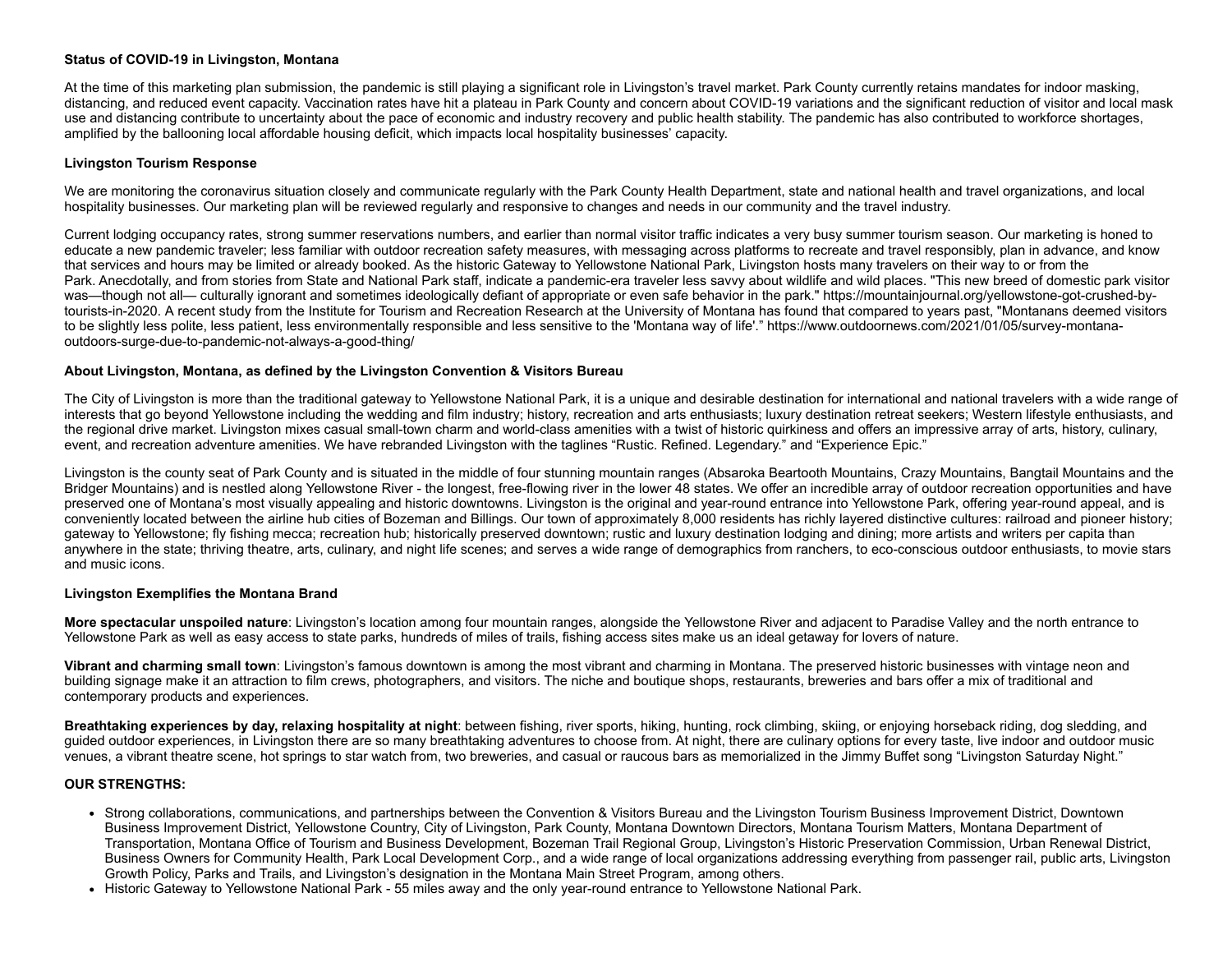- On the banks of the Yellowstone River with blue-ribbon fishing, white water rafting, scenic floating, kayaking, and paddleboarding with robust rental and guide services.
- Recreation hub with hundreds of miles of trails for hiking at all skill levels, camping, rock climbing, mountain biking, cross country and backcountry skiing. Access eight state parks, fourteen fishing access sites, several dozen trailheads, and Bridger Bowl ski resort; all under an hour drive from Livingston.
- Strong recreation amenity infrastructure rent bikes, snowshoes, cross country and backcountry skis, kayaks, rafts, and stand-up paddleboards and book guides for fly fishing, white water rafting, horseback riding, dog sledding, and hunting.
- Location at the intersection of Interstate Highway 90 between Bozeman and Billings and Highway 89 to Yellowstone National Park through legendary Paradise Valley.
- Historic downtown preserved buildings and an Old West movie set esthetic including many vintage neon signs and 'ghost signs' historic ads painted on buildings; attracting visitor photography and social media posts, and film scouts.
- Destination lodging, retreats and hot springs in addition to rustic, historic and family-friending lodging in Livingston, Park County is home to a wide range of unique short-term rentals, Sage Lodge, Chico Hot Springs, Mountain Sky Guest Ranch, Yellowstone Hot Springs, and a numerous smaller dude ranches. These attract destination weddings, honeymooners, family reunions, corporate retreats and other group travelers.
- Exit 333 the majority of national chain hotels and fast food are at this exit to Yellowstone Park, but it also boasts: a large grocery store with pharmacy, laundromat, local meat shop and two ethnic eateries, gas stations, car wash, veterinarian, dog boarding, urgent care center, physical therapist, liquor store, smoke shop, casinos, and bus stops for both free Livingston transport and an events bus to Paradise Valley music venues.
- Destination Weddings offering a range of scenic wedding venues, caterers, lodging, photographers and videographers, and florists.
- Film Location Downtown Livingston's intact historic visage has attracted commercials, television and movies for decades, the new Yellowstone Film Ranch has extensive sets, Paradise Valley and various Park County vistas are scenic year-round, and Livingston is home to many set scouts, set designers, makeup artists, set photographers, actors, musicians and prop resources. Livingston was named the 2020 Film Friendly Community of the Year at the Montana Tourism Awards.
- Shopping downtown has no chain stores, and a wealth of unique and boutique shops; handicrafts, records, books, art center and galleries, photography and ceramic studios, handmade chocolate shop, new-age boutiques, home goods, kitchen store, souvenirs, gifts, toys, antiques, resale and thrift stores, vintage fashion, outdoor gear and western wear. Visitors enjoy small-town, friendly service; often the owner of the business will wait on customers.
- Arts hub home to three museums with history, train, and fishing exhibits, numerous art galleries, vintage movie house, several live theatres and art centers, outdoor and indoor live music venues, and literary events.
- Agritourism access farm to table fare at restaurants, the hospital cafeteria, Farmer's Markets, local food markets and caterers, local aquaponic growers, farms and ranches, and the Livingston Food Resource Center bakery and deli, which bakes bread for every food pantry in Montana.
- Foodie paradise vegan, fine dining, ethnic foods, rustic steakhouses, sushi and seafood, vintage burger joints, traditional and breakfast cafés, European style bakeries, numerous quirky coffee shops, diverse bars, two breweries, two gourmet wine shops, and a regional craft beer store. Come hungry, and thirsty!
- Year-round events catering to a wide range of interests and tastes; rodeos, parades, auto show, artwalks, music, beer and film festivals, fun runs, sporting events, and more.
- Family-friendly amenities playgrounds, outdoor pool, skating rink, skateboard park, ceramic painting studio, youth activities at museums, free public transport, historic bus tours, golf course, dog parks, and trails and parks throughout town.

### **Challenges**

- The WIND! The average wind speed as measured at the airport is 15.2 mph, more than 3 mph windier than Great Falls. Livingston's severe crosswinds frequently shut down Interstate 90, and semis and train cars have blown over.
- The perception that Livingston is a gateway into Yellowstone National Park and not a destination to spend more time in before or after visiting the Park.
- COVID19 related issues including public health wellness and difficulty in enforcing safety guidelines, business closure or limitations, staffing shortages and lack of J-1 visas, no lodging or camping vacancies, lack of rental cars, and overbooking overflow from Yellowstone Park and surrounding communities.
- Seasonality of tourism with overcrowding in the summer months and less tourist traffic in the shoulder seasons from September to May makes keeping businesses open and staff year-round a challenge.
- Increasing use of local housing as short-term rentals and the last year's spike in home sales to telecommuters has made affordable workforce housing the biggest challenge for Park County's service and tourism industries. Short-term rentals also distort the occupancy and average daily room rates at traditional lodging properties.
- Way Finding Signs Livingston lacks comprehensive wayfinding signs at our three exits, our freeway tourism billboards are overdue for an update and are damaged, and in-town wayfinding signs are not visible, rudimentary, or non-existent.
- National and world events including terrorism, infectious diseases, climate change (effecting water temps on our much loved and over-fished Yellowstone River) and natural disasters (floods and wildfires) all impact tourism.
- Recent Montana State legislative initiatives have led to negative national press and perception of Montana as an undesirable destination due to legislation impacting trans youth, women, county health departments and public health, and expansion of open carry laws.
- Managing greater numbers of visitors and traffic flow negatively impacts County and City infrastructure. In 2019, another local option tax was introduced to the Montana Legislature, which would have allowed citizens to decide whether to impose a sales tax in Park County in order to pay for specific projects. The legislation would have given power to local voters, stressing it could be a way to lower local property taxes and raise more money from tourists who use local infrastructure but do not financially support it.
- There is no convention center in Livingston, or in Park County, to bring visitors to the area, create and sustain jobs, and generate direct and indirect spending and increase tax revenue.
- Lack of public transportation to and through YNP and increased tourist traffic to and from Yellowstone limit tourism and levy added burdens on local resources.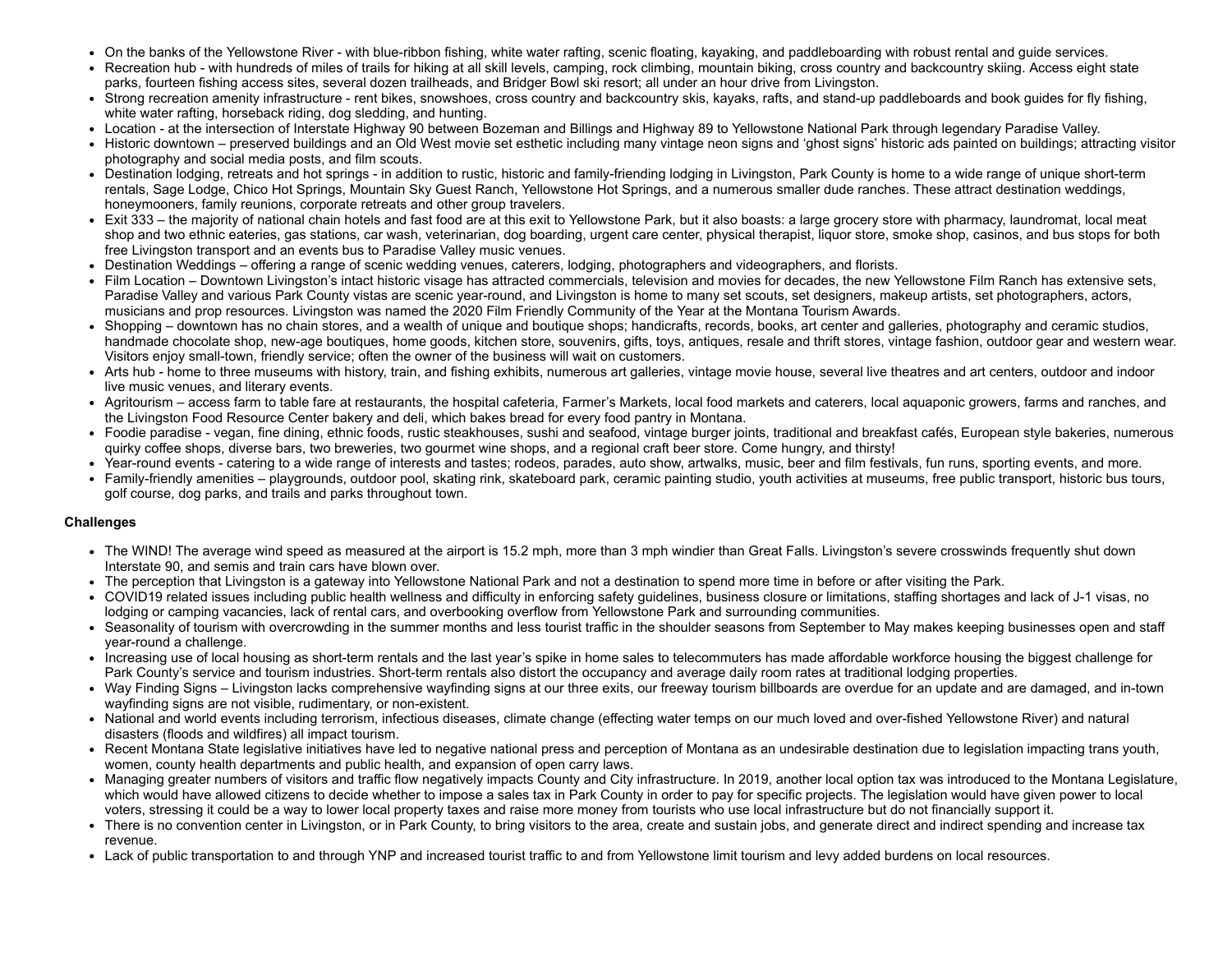#### **Describe your destination.**

The overall goal of our second year as the Livingston CVB is to expand our reach and educational messaging to address the pandemic-related new travel demographic and challenges, clarify why Livingston is a unique destination, how to access our many amenities and assets, and address queries and engage travelers more directly.

**Inspiration**: By employing authentic, positive and effective multi-media communication and outreach, the Livingston CVB will leverage Montana branding guidelines with a selection of inspiring imagery (in the past year we've developed relationships with photographers, videographers and travel professionals) and creative content in order to increase the desire to visit Livingston. The Montana Office of Tourism and Business Development (MOTBD) has ideal marketing content with going beyond Yellowstone National Park messaging; Livingston is well positioned to exemplify the many wonders beyond Yellowstone and a natural jumping off point to explore the Yellowstone Country region. We are nearing completion of the expansion of the initial CVB website created last year **[www.explorelivingstonmt.com.](http://www.explorelivingstonmt.com/)** We have completed new branding logos for Explore Livingston and with taglines: Rustic. Refined. Legendary. and Experience Epic. "Stay, Play, Seize the Day" is our structure for visitor information on our website, social media, and print media outreach. We will continue to update our Montana Aware and Travel and Recreate Responsibly marketing in conjunction with MOTBD campaigns across multimedia platforms.

**Orientation:** Our first year as the new CVB was largely focused on Montana Aware marketing, Travel Responsibly videos, delivery of signage, masks, hand sanitizer stations, Safe & Local campaigns, Travel Responsibly banners, local tourism business support, and weekly involvement in local and statewide meetings and campaigns. Our second year campaigns will respond to changing pandemic and travel issues focusing on Know Before You Go, Recreate and Travel Responsibly and seasonal and recreational updates about limited services, hotel vacancies, auto rental scarcities, wilderness education, and area event updates during the summer season. Due to limited hospitality capacity and resources during the busy summer season, much of our 2021/2022 fiscal year destination marketing will focus on shoulder season amenities and attractions, working with Yellowstone Country and MOTBD tools to help visitors plan multiple day vacations in our area, including regional road trips with insider tips on highlights and hidden gems. In addition to attracting repeat regional visitors who love Livingston, our goal is to make any visitor's experience an optimal one so that they too will become repeat visitors and recommend Livingston as a destination to others.

**Facilitation:** Through strategic partnerships with regional tourism destinations, including West Yellowstone, Gardiner and Big Sky, and our updated branding outreach in online and print media, we will direct visitors to book extra days in Livingston, highlighting our unique region, location, and amenities with attractive opportunities for travelers to experience epic as they stay, stay, and size the day. While we lack a convention center for large groups, Livingston will still be marketed to mid-sized parties as an idyllic destination for weddings, retreats, family reunions, films, cultural, sporting events and more. We foresee that the following fiscal year after the pandemic uncertainty has abated, our marketing facilitation will involve more direct destination marketing to target travel states and the international market.

#### **Optional: Include attachments here**

*a. Define your target markets (demographic, geopgraphic and psychographic).*

**Demographic**: Livingston provides a plethora of outdoor exploration activities mixed with historic downtown shopping, cultural and dining experiences that appeal to a very wide demographic. In a *New York Times Style Magazine* article, author Natalie Storey summarized, "With Yellowstone National Park just an hour's drive away, Livingston is a perfect base camp for hikers, and the town's fishing guides make it their business to know every curve of the Yellowstone River. But the park's mountains, streams and forests also play an integral role in the wild, eclectic art found in the community's myriad galleries and boutiques. Considering Livingston's lively restaurants, Old West architecture and three charming, well-stocked bookstores, visitors could be forgiven for opting to stay firmly within the town limits."

Traditional tourism marketing in the area has focused on one-time visitors, often (1) families, on their way to Yellowstone. While that will continue to be a key group to target, in our first year our goal was to expand that reach to bring more regional and repeat visitors, which was amplified by pandemic travelers. Livingston has been a (2) fly-fishing mecca for nearly a century and while it remains a multi-million-dollar industry and employs many in the region, the Yellowstone is becoming overfished and housing developments are further putting pressure on the river's health. Fly fishing fans often return annually and we'll continue to welcome them but would like to expand our (3) river sports (kayaking, stand up paddleboarding, floating, white water rafting) and outdoor enthusiast (hikers, campers, climbers, bikers) markets; highlighting the lesser-known trails, areas, and corners of the County where people can enjoy a more solitary connection with nature. All early predictors are that Yellowstone (and Glacier) will be very crowded this summer, making less traveled wilderness that much more appealing. (4) Ecotourism is a growing niche and as many businesses in our area are aware of their carbon footprint and environmental impact, we can highlight those options, including farm to table groceries and restaurants, purchasing supplies from bulk bins and other low-waste packaging options, our two electric vehicle charging stations, free public transportation weekdays in Livingston, two-wheel transport including bikes and e-bikes, Livingston's robust recycling program, and programs that give back, such as shopping at the Livingston Community Bakery, which supports food pantries around the state, or sourcing supplies and upcycled souvenirs from the Community and Curated Closet, whose profits are donated to Park County charities. We will target (5) winter sports enthusiasts who enjoy cross country, backcountry, and nearby downhill skiing, snowshoeing, sled dog rides, hot springs, and day trips to Yellowstone as well as cozy winter dining, shopping and holiday events. Those who enjoy the (6) arts; from theatre, to music, to literature, to fine art are also a demographic that can be targeted more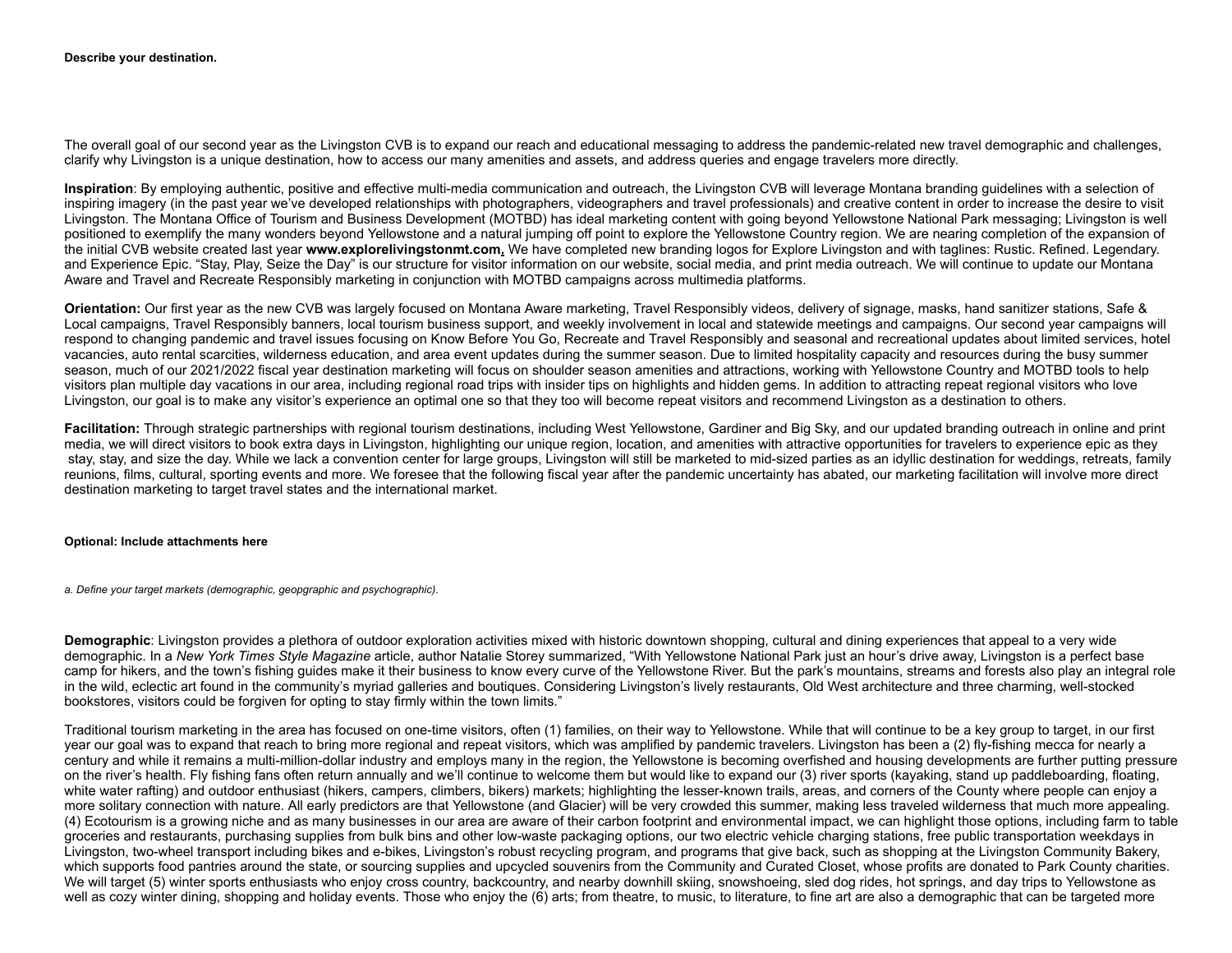with literary tourism, art access and events, theatre and dining packages, and music or live theatre getaways. (7) Hunting and related sportsmen are another distinct demographic who will require targeted outreach and amenities. (8) Destination weddings are an increasing demographic and Park County has an abundance of beautiful locations for weddings and caterers, florists and photographers able to make the occasion exceptional. While Livingston can be an excellent budget-friendly choice, we also have amenities that appeal to those with (9) higher-end budgets and enjoy luxury spa experiences, gourmet picnics and wines, fine dining, shopping for bespoke fashion, original art and rare antiques or books. Finally, the (10) Western mystique of dude ranch experiences to create lasting memories for the whole family is another demographic that can be successfully targeted and matched with area resources. There is some overlap with the above demographics but younger, professionals looking for a getaway are drawn to Livingston's outdoor recreation, microbreweries, on-trend restaurants, record store, tattoo parlors, live music and stylish boutiques. Families are drawn to the many interactive youth experiences and amenities and Livingston's affordability relative to other gateway communities. Mature couples enjoy Livingston's pioneer and train history, traditional Western eateries and shops, bookstores, and easy access to wilderness, wildlife and photography opportunities.

**Geographic**: Many people living in Montana and the greater Yellowstone area love the laid-back, quiet and quirky aspects that the region has long embodied. But as Montana communities become busier, more populated, or are not thriving, many long for an authentic experience where they will still be blown away by nature but have easy access to modern and erudite amenities. Livingston is that rare place. Repeat and regional visitors are more likely to visit in shoulder seasons, return to favorite shops, eateries and hotels and form connections and relationships in the area, creating a more stable income stream for Livingston and Park County year-round.

A similar but wider geographic target is surrounding states; especially those with urban centers, that are within driving distance. As the world recovers from the coronavirus epidemic there will be a greater desire to avoid airports, crowded urban areas and attractions, and more desire to take lower-cost regional vacations where social distancing is built into the environment, as it is in our area.

As social media and online access has automatically made much marketing national and international, we can target some of our outreach budget to that world-wide demographic in the future as we track travel trends in the coming year. This year, we would like to research national print media and markets for more micro-targeting of the above demographic niches.

#### **Core Geographic Markets**

Summer: New York, Minnesota, Texas, Georgia, Idaho, Wisconsin, Washington, Oregon, North Dakota, Iowa, Colorado, South Dakota, and Alberta and Ontario, Canada (when the border opens). Germany and the United Kingdom were the primary travelers from overseas.

Winter: regional drive market and North Dakota, Minnesota, Washington, New York, South Dakota, Missouri, Nebraska, Arizona, Georgia, New Hampshire, and as the border reopens, Ontario and Alberta Canada.

**Psychographic**: The target demographics and geographic areas discussed above will be segmented with the intention to appeal to, and manage expectations and satisfaction with, that demographic's experience exploring Livingston. In some cases that segmentation will be messaging and language, others with resources and assets listed and others through the specific medium and intended audience. As we continue to expand our website, it will include category portals tailored to specific demographics and/or the types of vacations/visits people are seeking. Internally, we will utilize individual 'personas' to represent each demographic to help aim our messaging to each segment.

Overall, however, our perspective will be that we want visitors to feel welcome, at home, relaxed, well cared for and have such a great time that they want to return. We will also include the perspective that this is our home and we have great respect for wilderness, wild animals, rural values, a clean environment and civil behavior and expect visitors to share and respect those values. Public health is still a concern and we will emphasize the practical measures in place that support both visitor's and local's wellness.

#### OUR TARGET MARKET

- Urban (fueled by a desire to escape crowds)
- Couples
- Mature adults and seniors
- Families
- Well-educated, Affluent
- Younger, likely working remotely so able to travel while working
- Frequent travelers
- Likely repeat visitors
- Outdoor-oriented travelers

#### The High Potential Visitor.

Distinct from traditional Yellowstone National Park visitors, this group is attracted to Montana and Livingston compared to the regional competition. They are:

Middle to upper class (in terms of disposable income)

Active, outdoor recreational oriented, frequent travelers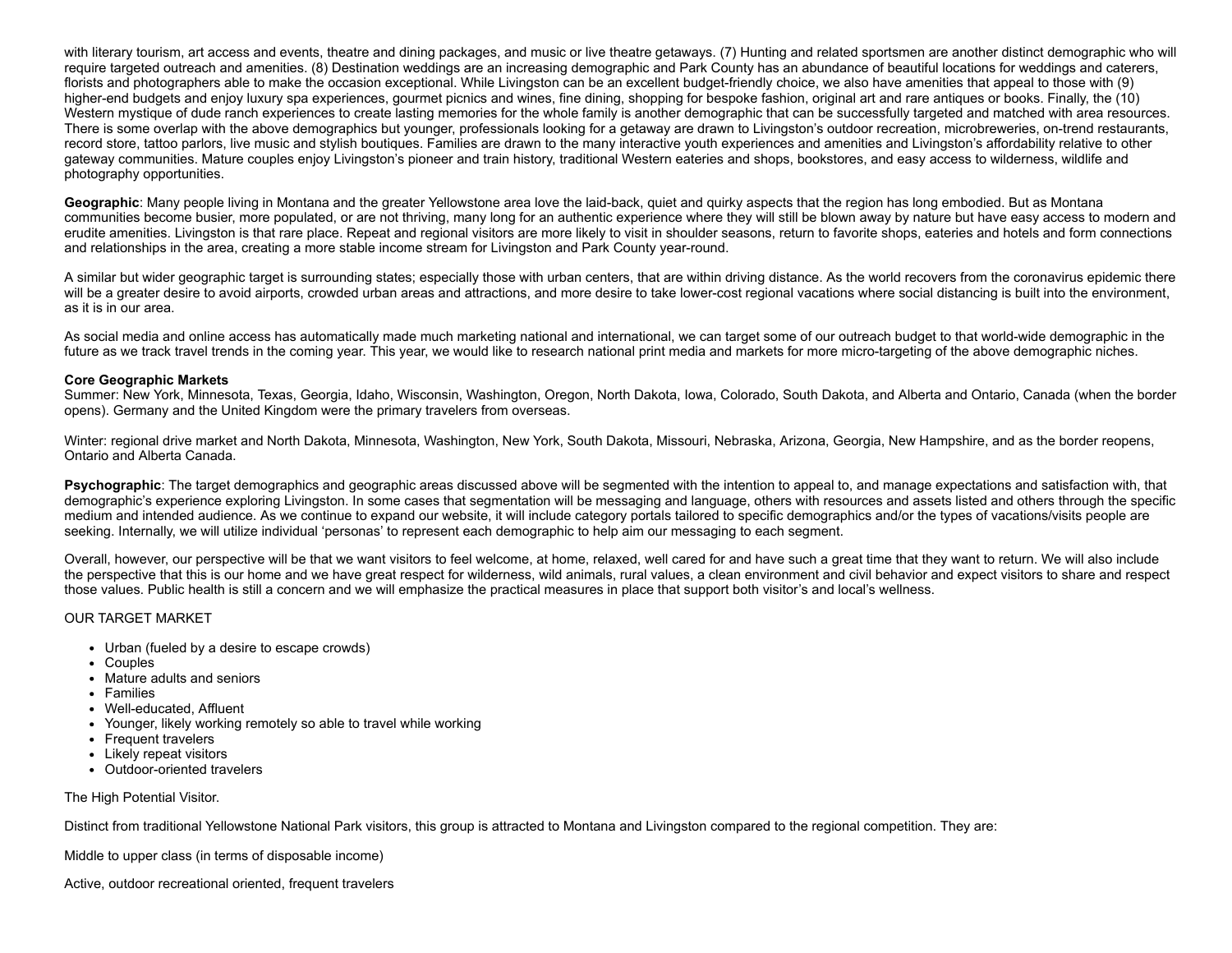#### Desire to experience things for themselves

#### Interested in outdoor activities, the arts, literature, history & culture, foodies

Environmentally conscious, adventurous spirit, enjoys, nature, and are technology savvy; relying on mobile devices in all stages of planning and travel.

Our website analytics platform will lend insights into our target markets as we develop and expand our website and understanding of our target markets. Source: Livingston and Yellowstone Country Nonresident Visitors: ITRR interactive data report 2019. We rely on ongoing updates and information from the U of M Institute for Tourism and Recreation Research <http://www.tourismresearchmt.org/>

*b. What are your emerging markets?*

Emerging markets we will pursue as we emerge from a pandemic year include the drive market, overflow from other gateway communities, and targeted destination marketing with an emphasis on the shoulder season and markets that don't put added pressure on hospitality amenities at capacity. These markets include, but are not limited to:

- Destination weddings, coordinating with local venues and vendors.
- Water sports fans in addition to fishing stand up paddle boarders, kayakers, floaters and white-water rafters.
- Year-round outdoor enthusiasts (cross country, back country and downhill skiers, snowshoers, Yellowstone winter visitors, hikers, campers, climbers, bikers) with access to rental equipment and locals' adventure recommendations.
- Foodie and farm-to-table visitors to educate and excite visitors about our restaurants, boutique health markets, farmer's markets and farm-to-table programs (school, hospital, food pantry, local ranchers, aquaponic and greenhouse producers).
- Eco-tourists focused on footprint reduction (including local public transport and bike rentals) and healthy food choices (some overlap with food conscious marketing).
- Arts packages pairing theatre, film festivals, music festivals, art walks, readings with restaurant and hotel stays. Many of these events have been cancelled this summer but we hope by Fall there will be many arts event opportunities again.
- A subset of the arts marketing is literary tourism with book store visits, readings, a tour and information about Livingston's noted writers, with overlapping movie and music ties.
- Those seeking luxury amenities, including spa experiences, gourmet picnics and wines, fine dining, shopping for bespoke fashion, original art and rare antiques or books.
- Two Wheel travelers including motorcyclists, ebikers, mountain and road bicyclists attracted to the many trails in Park County and route from Livingston to Yellowstone National Park through Paradise Valley, expansion of the bicycle trail to Paradise Valley is planned. Livingston has an active Bike Club and Dan Bailey's Outdoor Co. has bike rentals, trail condition updates, and does free group summer trail rides.

#### **Optional: Include attachments here.**

*c. What research supports your target marketing?*

*Montana Office of Tourism and Business Development research Website analysis*

*Consumer marketing market analysis*

*Institute for Tourism & Recreation Research*

*Smith Travel Reports (STR)*

*Bed tax revenue*

The overall goal of our second year as the Livingston CVB is to expand our reach and educational messaging to address the pandemic-related new travel demographic and challenges, clarify why Livingston is a unique destination, how to access our many amenities and assets, and address queries and engage travelers more directly including: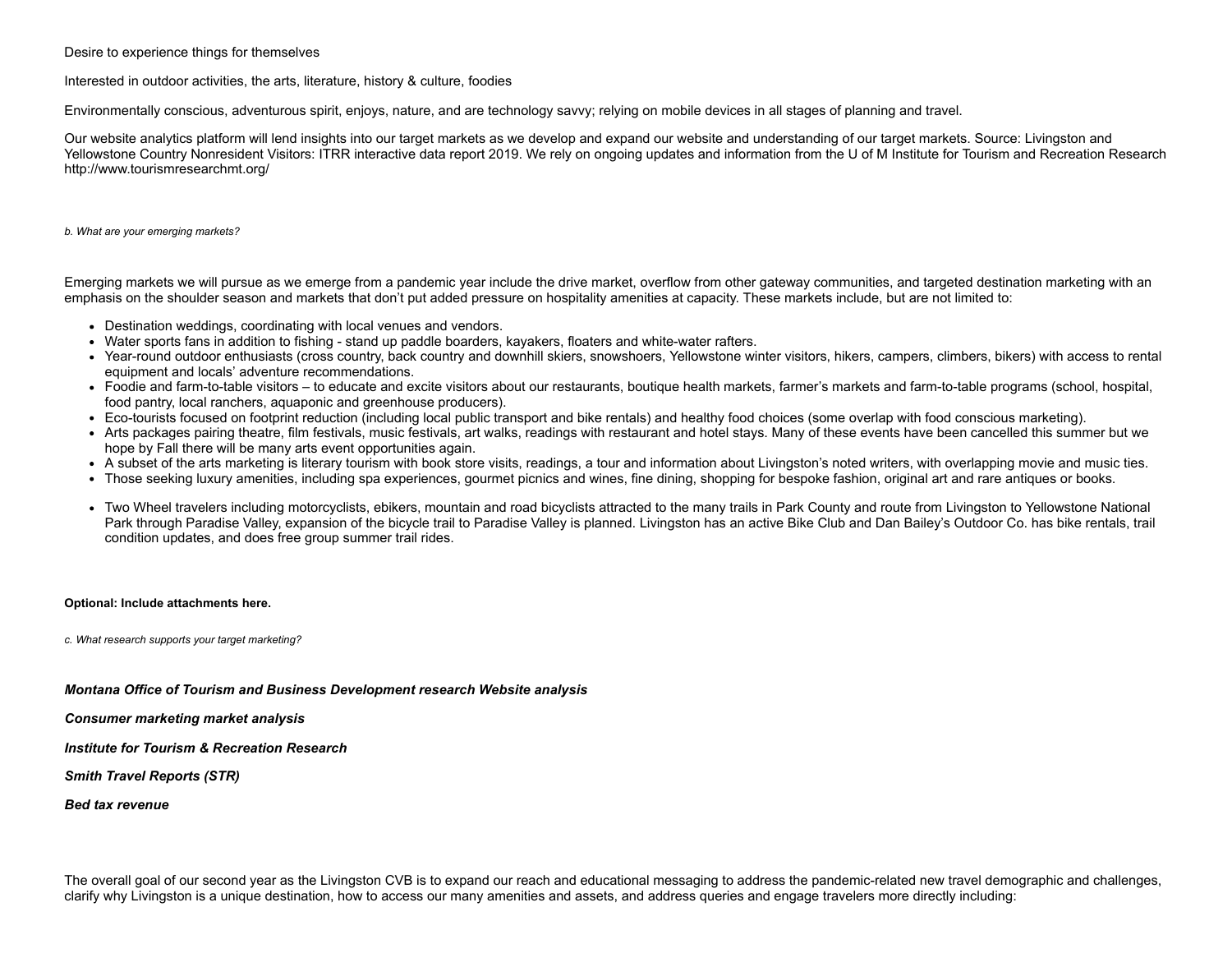1) Inform and educate travelers, especially the new pandemic-related travel demographic, about safe and responsible travel best practices, current guidelines and relevant news about closures, weather events, capacity issues and other factors affecting their visit to our area.

2) Inspire travelers to book visits to Livingston by showcasing our unique and plentiful attractions.

3) Increase visitor travel to Livingston in the winter and shoulder season.

4) Grow our digital presence and social media engagement and expand our website information portals for segmented markets and target demographics.

5) Strengthen our partnerships and collaborations with local, regional and state stakeholders to leverage resources and increase visitor travel.

6) Build awareness within our community about the economic benefits of tourism and address negative attitudes about tourism by sharing our marketing message encouraging visitors to respect local wilderness, wildlife, public safety, and local culture. The collaboration of the Livingston Convention & Vistors Bureau, downtown Livingston Business Improvement District, and Tourism Improvement District creates a comprehensive and interactive communication system/ The coordinated Explore Livingston, Montana Aware, and Recreate Responsibly marketing is also seen by locals on social media, targeted emails, print ads, downtown banners, promotions, radio, and television messaging. Perhaps our strongest outreach about the value of tourism to our community is based on small-town, in-personal interactions as we deliver supplies, tourism print assets, posters, and promotional materials, interact about community event and support grant opportunities, banner programs, and share information about tourism trends, Montana Department of Commerce Resources, statistics and respond to queries. Every week we have many meaningful conversations about the benefits and challenges of tourism and strengthen our relationships and authority as a reliable resource by listening, offering statistical information, and up to date resources.

- 7) Develop more robust tracking and reporting metrics for both tourist traffic and our marketing plan targets.
- 8) Increase Montana's tourism economy by quality of visitor and not just quantity; targeting low impact, high-value visitors.

*a. In what types of co-ops with MTOT would you like to participate?*

Summer visitor education with Recreate Responsibly and Montana Aware joint venture campaigns are immediate priorities with Yellowstone Country and MOTBD.

#### **Optional: Include attachment here.**

*b. In what other types of co-ops would you like to participate? (Regions/CVBs, etc.)*

+When the Livingston Area Chamber of Commerce was the past designated CVB for Livingston, they participated in a variety of joint ventures/cooperative projects that included press trips, media events, trade shows such as IMEX and marketing campaigns. As post-pandemic opportunities open up again, we look forward to continued partnerships and will actively seek further appropriate opportunities.

We will continue to expand our relationship with Yellowstone Country and regional CVBs to target the drive market and inspire extended stays in Livingston. We have campaigns underway in conjunction with West Yellowstone Chamber of Commerce's *Destination Yellowstone* magazine. Our winter campaigns include ads in *Visit Big Sky Magazine,* and an ad in the *Art Council of Big Sky Program* and will have recurring outreach in the Gardiner Chamber newsletter. We welcome further joint venture shoulder season marketing opportunities. This year our goal is to strengthen our relationships with CVBs in Bozeman, Gardiner, Cooke City, Silvergate, Red Lodge, Billings, West Yellowstone, and Big Sky for referrals and possible joint ventures targeting both the drive market and destination travelers.

Other co-op opportunities that would be important to pursue would include the neighboring communities of Park County, those that might not necessarily have the hotel room capacity to serve all of our visitors, but offer additional opportunities and unique characteristics that summon people to stay in Livingston as their home base and venture to the nearby communities during the day. Northern Park County communities of Wilsall and Clyde Park are nestled in the Shields River Valley which is part of the original "YG - Bee Line" Route to Glacier National Park from YNP. Clyde Park is the only other incorporated community in Park County and Wilsall is the northernmost community in the County, located approximately 30 miles from Livingston. The Crazy Mountains and the Bridger Range surrounding these two ranching communities provide unbeatable views and multiple outdoor recreation amenities, popular for fishing, hiking, snowmobiling and cross-country skiing. They also offer rustic dining and bar experiences to further flavor the day trip but lack the lodging amenities that Livingston has.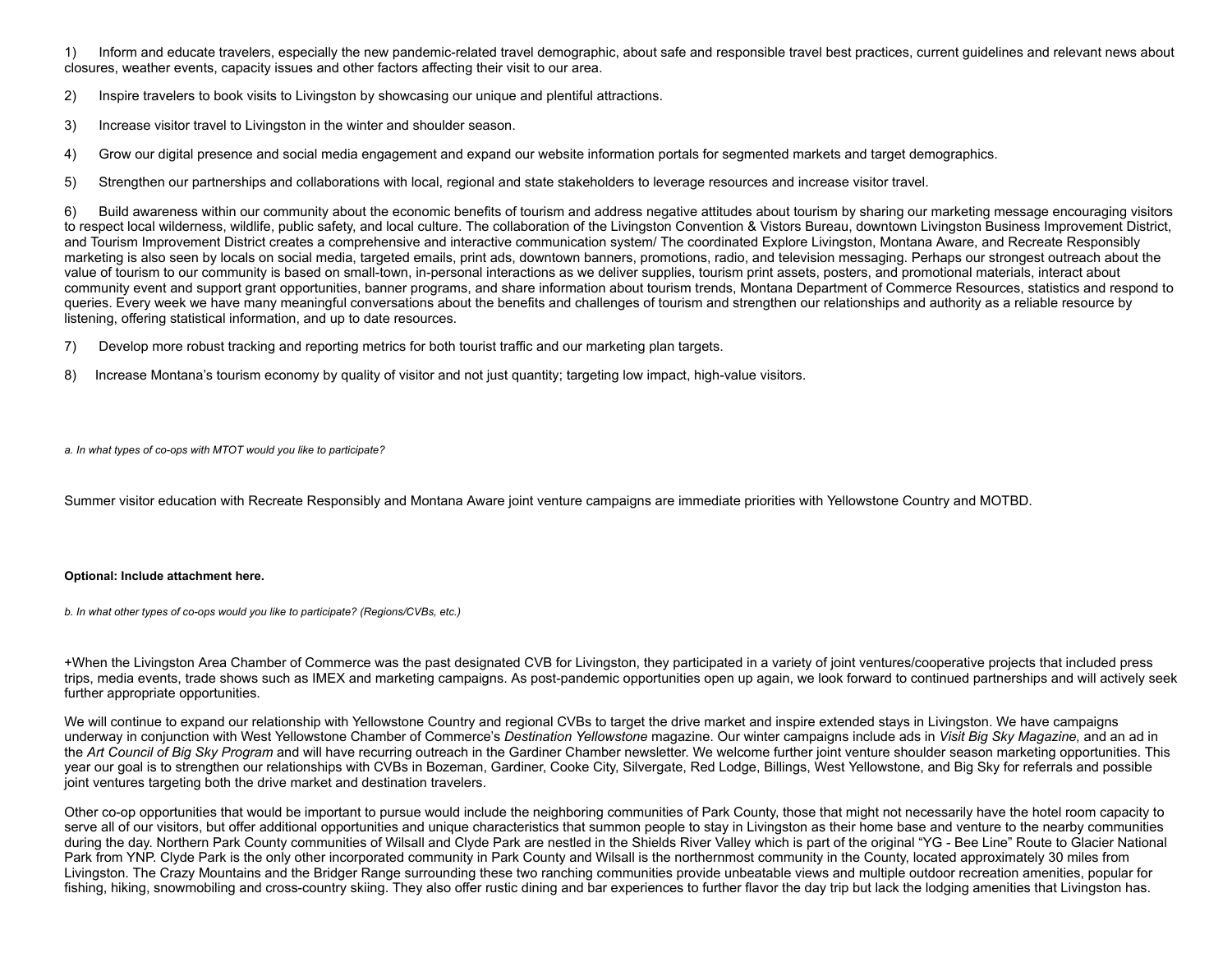Another popular destination easily reached from Livingston is the award-winning Tippet Rise arts center outside of Fishtail with few lodging options but offering tours (bus or bike) of their many miles of outdoor sculptures and breathtaking views of the Beartooth Mountains and plains.

*c. What types of co-ops have you done in the past? Were they successful - why or why not?*

In our first year as the Livingston CVB we worked with Yellowstone Country and MOTB on the Montana Aware campaign and the CVB had a CARES grant to provide information and COVID-19 prevention supplies and campaigns and we partnered with the Livingston Business Improvement District, which also had a CARES grant, to provide a robust and thorough campaign. We delivered (in two versions) 500 Yellowstone Country Montana Aware posters, 1,500 individual hand sanitizers units and bison masks to 160 Livingston businesses. With our CARES grant joint ventures we produced and displayed 32 Travel Responsibly banners with four designs (will remain up through summer), 200 window decals, 200 flyers, 42 standing hand sanitizer dispensers in public locations with heavy tourist traffic (refills and maintenance are being done at the present through an additional grant from the Park County Community Foundation), delivered 25,000 disposable masks, 200 reusable cotton masks from MOTB Made in Montana and 500 custom buffs and reusable face masks, and 200 Montana Aware postcards for lodging and hospitality venues to give to visitors. We commissioned three Travel Responsibly videos from three travel videography specialists, which included blogs and social media assets that reached both our and their combined 200,000+ social media followers and created a Youtube Chanel with these and other Livingston area videos, sent multiple eblast and did 16 website messaging updates, hundreds of social media posts on our new Explore Livingston pages, with engagement and followers going from zero to over 1,000 in our first 10 months as the CVB. We created two local campaigns rewarding visitors (and encouraging locals to mask up) who practice social distancing, hand sanitizing, and masking with gift cards and souvenir swag with our Masked Heroes program and over the Christmas season, Shop Safe & Local program, giving over \$15,000 worth of local business gift cards and safety swag and souvenirs which were publicized with table tents (still visible in many businesses), newspaper ads, flyers, and a ABC TV news story. The pandemic led to the creation of a local Business Owners Coalition for Community Health, and we continue to work closely with them including sign and window cling distribution, social media messaging, webpage, and the Pledge to practice COVID-19 prevention measures taken by over 100 businesses. Our reliability and responsiveness by personally delivering these supplies and messaging have strengthened our relationships with local hospitality businesses, supply vendors, creatives, and multi-media outlets, especially television news reporters, which will make future ventures easier and more successful.

We anticipate a similar process and success with a summer Recreate Responsibly Joint Venture.

**Optional: Include attachments here.**

**Optional: Include attachments here.**

**Optional: Include attachment here:**

# *Marketing Segment, Method & Budget*

| Marketing<br><b>Segment</b> | <b>Marketing</b><br>Method | Describe your method.                                                                                                                                                                                                                                                                                                                                                                                                       | Provide supporting research/statistics.                                                                                                                                                                                                                                                                                                                                                                                                                                                                                                                                                                                          | Describe the<br>quantifiable<br>measurements for l<br>success including<br><b>Regulations</b><br>requirements.                                                                                                                                                                                           | ∣Estimated ∣<br>budget<br>for<br>method. | <b>Marketing</b><br>Method<br><b>Evaluation</b> | <b>Add'l Attchmnt</b>         |
|-----------------------------|----------------------------|-----------------------------------------------------------------------------------------------------------------------------------------------------------------------------------------------------------------------------------------------------------------------------------------------------------------------------------------------------------------------------------------------------------------------------|----------------------------------------------------------------------------------------------------------------------------------------------------------------------------------------------------------------------------------------------------------------------------------------------------------------------------------------------------------------------------------------------------------------------------------------------------------------------------------------------------------------------------------------------------------------------------------------------------------------------------------|----------------------------------------------------------------------------------------------------------------------------------------------------------------------------------------------------------------------------------------------------------------------------------------------------------|------------------------------------------|-------------------------------------------------|-------------------------------|
| <b>I</b> Consumer           | Social Media               | expand our virtual community of<br><b>Explore Livingston visitors and</b><br>hospitality businesses using a range<br>of social networking outreach and<br>linkages. We'll continue to further<br>develop our Facebook and<br>Instagram accounts to distribute<br>information, spark inspiration and<br>publicize events. We will expand our<br>use of Stories on these platforms, as<br>an increasingly powerful tool. This | We utilize Social Media marketing to Social Media is a global, powerful and growing medium to<br>reach travelers. "More than half of the world, 53.6% of the<br>world's population uses social media. The average daily<br>usage is 2 hours and 25 minutes. There are 490 million<br>more active social media users. From January 2020 to<br>January 2021, there was a 13.2%<br>increase." https://www.smartinsights.com/social-media-<br>marketing/social-media-strategy/new-global-social-media-<br>research/<br>"Our analysis shows that the number of global social<br>media users has more than doubled since January 2016, | Social media tracking<br>and success is easy to<br>measure and we also<br>use consistent handles<br>across our accounts<br>(@ExploreLivingstonMT)<br>and use hashtags<br>(#ExploreLivingstonMt)<br>to track engagement<br>overall or by campaign.<br>Since creating our social<br>media accounts in July | \$3,000.00                               |                                                 | social-media-mobile-users.png |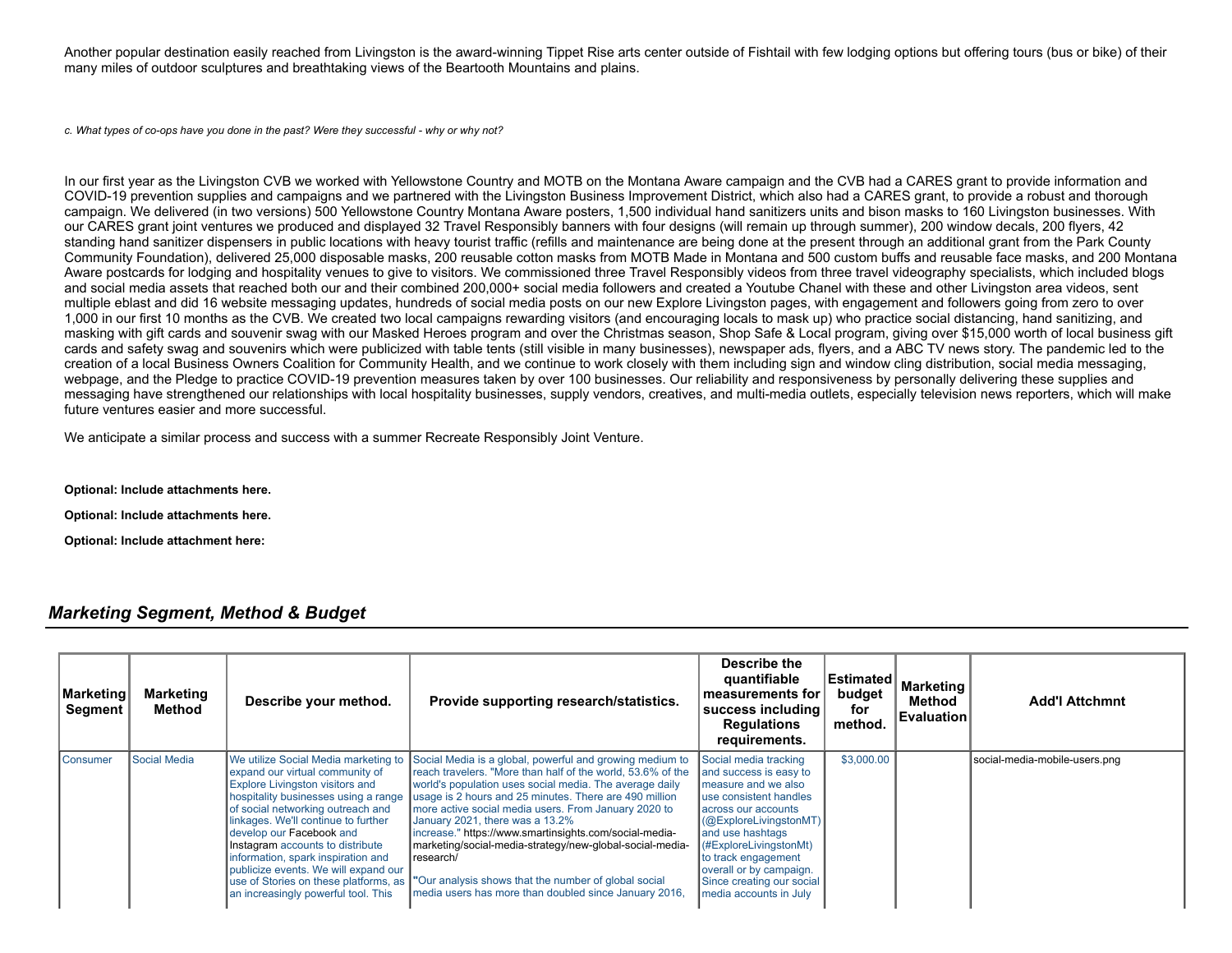|                 |                                   | comprehensive plan can<br>dramatically raise the visibility and<br>engagement for Livingston travelers.<br>As content creation, distribution &<br>consuming, we will continue to<br>contract with a travel social media<br>specialist when possible.                                                                                                                                                                                                                                                                                                                                                                                                                                                                                                                                                                                                                                                                                                                                                                                                                                                               | while more than 1 billion new users have been added to<br>the global total in the past 3 years alone. Despite<br>significant changes in digital behaviors due to COVID-19,<br>people say that they're spending roughly the same amount<br>of time each day on social media today as they did this<br>management has become more time   time last year." https://datareportal.com/reports/digital-<br>2021-global-overview-report                                                                                                                                                                                                                                                                     | 2020, to date we have<br>1,500 followers, this<br>baseline metric will be<br>used to measure FY<br>21/22 and we will add<br>reach and engagement<br>metrics. A detailed social<br>media report will be<br>provided. Success will<br>be measured by the<br>number of social media<br>posts, and 20% increase<br>in social media followers<br>over the previous fiscal<br>year, and 10% increase<br>in social engagement<br>over the previous fiscal<br>year. |            |                                    |
|-----------------|-----------------------------------|--------------------------------------------------------------------------------------------------------------------------------------------------------------------------------------------------------------------------------------------------------------------------------------------------------------------------------------------------------------------------------------------------------------------------------------------------------------------------------------------------------------------------------------------------------------------------------------------------------------------------------------------------------------------------------------------------------------------------------------------------------------------------------------------------------------------------------------------------------------------------------------------------------------------------------------------------------------------------------------------------------------------------------------------------------------------------------------------------------------------|------------------------------------------------------------------------------------------------------------------------------------------------------------------------------------------------------------------------------------------------------------------------------------------------------------------------------------------------------------------------------------------------------------------------------------------------------------------------------------------------------------------------------------------------------------------------------------------------------------------------------------------------------------------------------------------------------|-------------------------------------------------------------------------------------------------------------------------------------------------------------------------------------------------------------------------------------------------------------------------------------------------------------------------------------------------------------------------------------------------------------------------------------------------------------|------------|------------------------------------|
| Consumer        | Radio & Television<br>Advertising | Our initial foray into radio is to target<br>1) the regional drive market in the<br>shoulder season and 2) this summer<br>focus on educating regional travelers<br>about Recreate and Travel<br>Responsibly messaging and that<br>capacity and availability of services,<br>rentals, lodging etc. may be limited.<br>Our shoulder season marketing<br>includes marketing Livingston as an<br>arts, culinary, shopping, and<br>recreation hub in which to book<br>lodging. We have chosen YPR<br>because it targets our shoulder<br>season demographic and is heard<br>throughout Montana and Northern<br>Wyoming. We will have an ongoing<br>campaign on Yellowstone Public<br>Radio (YPR) an NPR affiliate, in<br>conjunction with "Fifty-Six Counties"<br>whose host travels to every county in<br>Montana and interviews key players<br>plus Potluck (2-3 spots randomly per<br>week) to reach our target<br>demographics. Although not<br>advertising, we have close<br>relationships with ABC affiliate<br>reporters and frequently collaborate<br>on stories highlighting Livingston's<br>assets at no cost. | YPR listeners: "Are 65% more likely to have taken more<br>than 3 vacations/personal trips in the past year. 130%<br>more likely to attend one or more live theater<br>performances each month. Are 226% more likely to have<br>post-graduate degrees. Are 54% more likely to purchase<br>organic foods. (targeting our arts and foodie markets) Also,<br>80% of public radio listeners say they have a positive<br>impression of a company that supports public radio, 86%<br>of listeners consider NPR "personally important to them"<br>and 77 % of listeners take action in response to a NPR<br>sponsorship." (Sources, YPR research & 2012 NPR<br>Audience Profile, see details in attachment.) | Success will be<br>measured by running at<br>least 2 different<br>seasonal underwriting<br>campaigns, using YPR's<br>listenership to measure<br>reach. Our television<br>story success will be<br>measured by at least 2<br>stories in the fiscal year.                                                                                                                                                                                                     | \$2,000.00 | YPR Media Kit updated11.25.19.pdf  |
| <b>Consumer</b> | <b>Print Advertising</b>          | We have done little print advertising<br>in our first 10 months as the new<br>CVB beyond COVID-19 education<br>and are still determining the best<br>venues for our demographic. We'll<br>advertise in regional tourism,<br>statewide, and niche market (i.e.<br>local food) magazines with editorial<br>content in addition to eye catching<br>photography and clear messaging.<br>Our plan is to work with Explore<br>Yellowstone, Destination Big Sky,<br>Distinctly Montana, and Edible<br>Bozeman as a measurement<br>baseline. We will combine traditional<br>advertising materials with digital<br>advertising as part of a                                                                                                                                                                                                                                                                                                                                                                                                                                                                                 | "Print usage in travel planning has risen close to 50% of<br>American leisure travelers. According to the State of the<br>American Traveler, an independent research report by<br>Miles Partnership, print has consistently shown strength<br>and even slow growth in print usage over the last five<br>years." https://www.milespartnership.com/state-american-<br>traveler                                                                                                                                                                                                                                                                                                                         | Success will be<br>measured by a minimum<br>of 2 print ads in<br>publications reaching<br>our target market and<br>staying within budget.<br>We will report on<br>magazine distribution<br>numbers and QR code<br>engagement from ads.                                                                                                                                                                                                                      | \$4,500.00 | DestinationYellowstoneAdspread.pdf |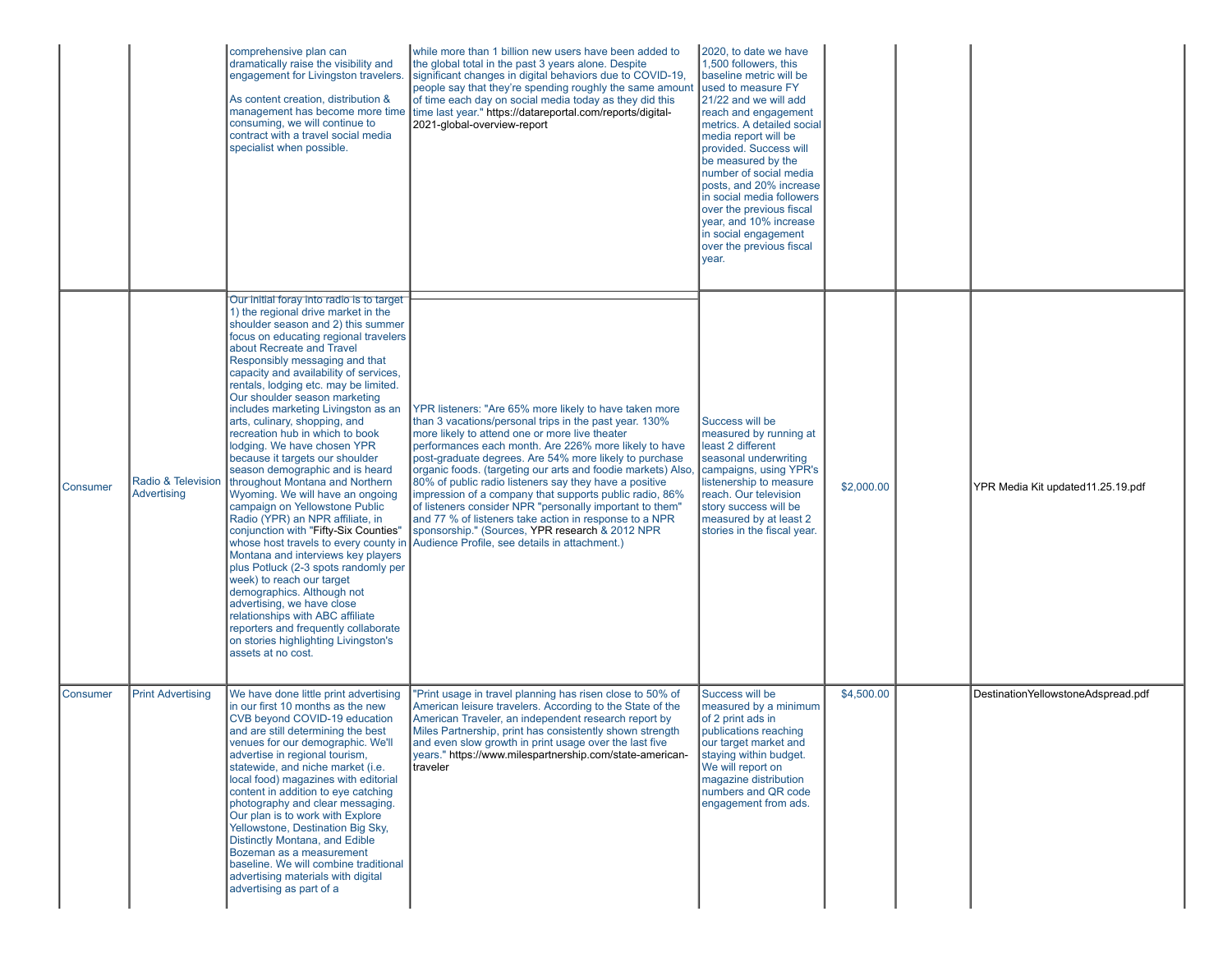|                 |                                      | comprehensive and cohesive<br>marketing plan.                                                                                                                                                                                                                                                                                                                                                                                                                                                                                                                                                                                                                                                    |                                                                                                                                                                                                                                                                                                                                                                                                                                                                                                                                                                                                                                                                                                                                                                                                                                                                                                                                                                                                                                                                                                                                                                                                                                                                                                                                                                                                                                                                                                                                                                                                                                  |                                                                                                                                                                                                                                                                                                                                                                                                                   |            |                                                                            |
|-----------------|--------------------------------------|--------------------------------------------------------------------------------------------------------------------------------------------------------------------------------------------------------------------------------------------------------------------------------------------------------------------------------------------------------------------------------------------------------------------------------------------------------------------------------------------------------------------------------------------------------------------------------------------------------------------------------------------------------------------------------------------------|----------------------------------------------------------------------------------------------------------------------------------------------------------------------------------------------------------------------------------------------------------------------------------------------------------------------------------------------------------------------------------------------------------------------------------------------------------------------------------------------------------------------------------------------------------------------------------------------------------------------------------------------------------------------------------------------------------------------------------------------------------------------------------------------------------------------------------------------------------------------------------------------------------------------------------------------------------------------------------------------------------------------------------------------------------------------------------------------------------------------------------------------------------------------------------------------------------------------------------------------------------------------------------------------------------------------------------------------------------------------------------------------------------------------------------------------------------------------------------------------------------------------------------------------------------------------------------------------------------------------------------|-------------------------------------------------------------------------------------------------------------------------------------------------------------------------------------------------------------------------------------------------------------------------------------------------------------------------------------------------------------------------------------------------------------------|------------|----------------------------------------------------------------------------|
| <b>Consumer</b> | Opportunity<br><b>Marketing</b>      | Marketing opportunities not yet<br>identified or that are necessary due<br>to disasters, policy changes, and<br>other events outside of our control.<br>We'll be able to respond to<br>opportunities and needs as they<br>arise.                                                                                                                                                                                                                                                                                                                                                                                                                                                                 | Last year opportunity marketing arose with resources more<br>than tripling our budget, allowing us to create video, web,<br>social media, print and products reaching hundreds of<br>visitors in person and thousands online we wouldn't have<br>reached otherwise. As the coming fiscal year's<br>opportunities and needs have not yet arisen, we here refer<br>to those statistics and research listed in our print<br>advertising, social media, digital, web & email marketing<br>components.                                                                                                                                                                                                                                                                                                                                                                                                                                                                                                                                                                                                                                                                                                                                                                                                                                                                                                                                                                                                                                                                                                                                | As these opportunities<br>have not yet arisen, we<br>do not yet know the<br>appropriate<br>measurements.<br>Metrics will be provided<br>when specific activities<br>are identified.                                                                                                                                                                                                                               | \$3,000.00 |                                                                            |
| <b>Consumer</b> | Photo/Video<br>Library               | As the new CVB, we are just building<br>our all-important photo and video<br>library to represent our destination's<br>unique beauty and historic character.<br>We will build out our shoulder<br>season images including winter<br>sports and events and<br>Autumn/Winter scenic images. We'll<br>build on our existing relationships<br>with Livingston's wealth of<br>photographers and videographers<br>and travel professionals who use<br>these mediums. We'll use these<br>assets for marketing including print,<br>online, website, YouTube, and social<br>media.                                                                                                                        | People respond positively to visual content and images are<br>the foundation of all of our marketing. The more eye-<br>catching the image or video, the greater the engagement<br>and traffic.<br>Research has shown that including images and video<br>make a difference:<br>"The pandemic has overwhelmingly increased the amount<br>of online video people watch. 91% of marketers feel the<br>pandemic has made video more important for brands. 87%<br>of video marketers reported that video gives them a<br>positive ROI — a world away from the lowly 33% who felt<br>that way in 2015."<br>https://blog.hubspot.com/marketing/state-of-video-<br>marketing-new-data<br>Information retention: "Only 10% of audio information is<br>retained 3 days later but relevant images paired with that<br>same information, people retained 65% of the information<br>three days later. Using the word "video" in an email subject<br>line boosts open rates by 19% and click through rates by<br>65%. Studies show internet readers pay close attention to<br>information carrying images and when the images are<br>relevant, readers spend more time looking at the images<br>than they do reading text on the page."<br>(https://blog.hubspot.com/marketing/visual-content-<br>marketing-strategy)<br>"97% of marketers claim that videos help customers<br>understand products. Over 80% of all traffic will consist of<br>video by 2021. Live video will account for 13 % of traffic by<br>2021" https://techblog.comsoc.org/2017/06/10/cisco-<br>increased-use-of-web-video-to-be-82-of-all-internet-traffic-<br>by-2021/ | <b>Success of this</b><br>component will include<br>ownership of<br>nonexclusive marketing<br>use rights to 10-20 high<br>quality images, and 1-3<br>video reels or custom<br>videos.                                                                                                                                                                                                                             | \$3,000.00 | Cisco global internet video traffic 01.png                                 |
| Consumer        | <b>Online/Digital</b><br>Advertising | Our website<br>https://www.explorelivingstonmt.com/<br>was launched summer 2020 meeting<br>basic requirements and Montana<br>Aware messaging but requires more<br>robust content to be a true visitor<br>engagement tool. We are nearing<br>completion of a redesign of the<br>website with greatly expanded<br>content, inspired by great websites<br>of other CVBs and regions and<br>MDOT. The objective is to provide an<br>online presence that promotes<br>Livingston as a year-round<br>destination inspiring international,<br>national and regional travelers and a<br>useful resource helping plan travel<br>and access relevant information<br>once in the area. Web visitors will be | "66.4% of travelers rely on the opinions of in-person and/or<br>through direct contact (email, text, etc.) for travel<br>inspiration. The majority of travelers are now using the<br>internet to plan, book, and research their vacations. Having website redesign and<br>a well-rounded web presence is essential to marketing a<br>destination." https://www.destinationanalysts.com/insights-<br>updates/<br>"The average traveler spends 13% of their time online<br>conductingtravel-related<br>activities" https://www.thinkwithgoogle.com/feature/travel-<br>customer-journey-in-2020<br>"The Internet has grown to be one of the most effective<br>means for trip planning and recent research shows that<br>that the nature and extent of travel planning behavior has<br>evolved over<br>time." https://scholarworks.umass.edu/cqi/viewcontent.cqi?<br>article=1592&context=ttra                                                                                                                                                                                                                                                                                                                                                                                                                                                                                                                                                                                                                                                                                                                                       | Success will be<br>measured by the<br>completion of the<br>expansion, increasing<br>the content by tenfold.<br>Our goal is a 10%<br>increase in traffic to the<br>homepage, and 5%<br>increase in mobile traffic<br>over the previous fiscal<br>year as a quantifiable<br>KPI for our consumer<br>advertising methods. To<br>enable enewsletter<br>marketing, we want to<br>capture a minimum of<br>100 new email | \$3,000.00 | The Changing Impact of the Internet on<br>Travel Planning Behavior (1).pdf |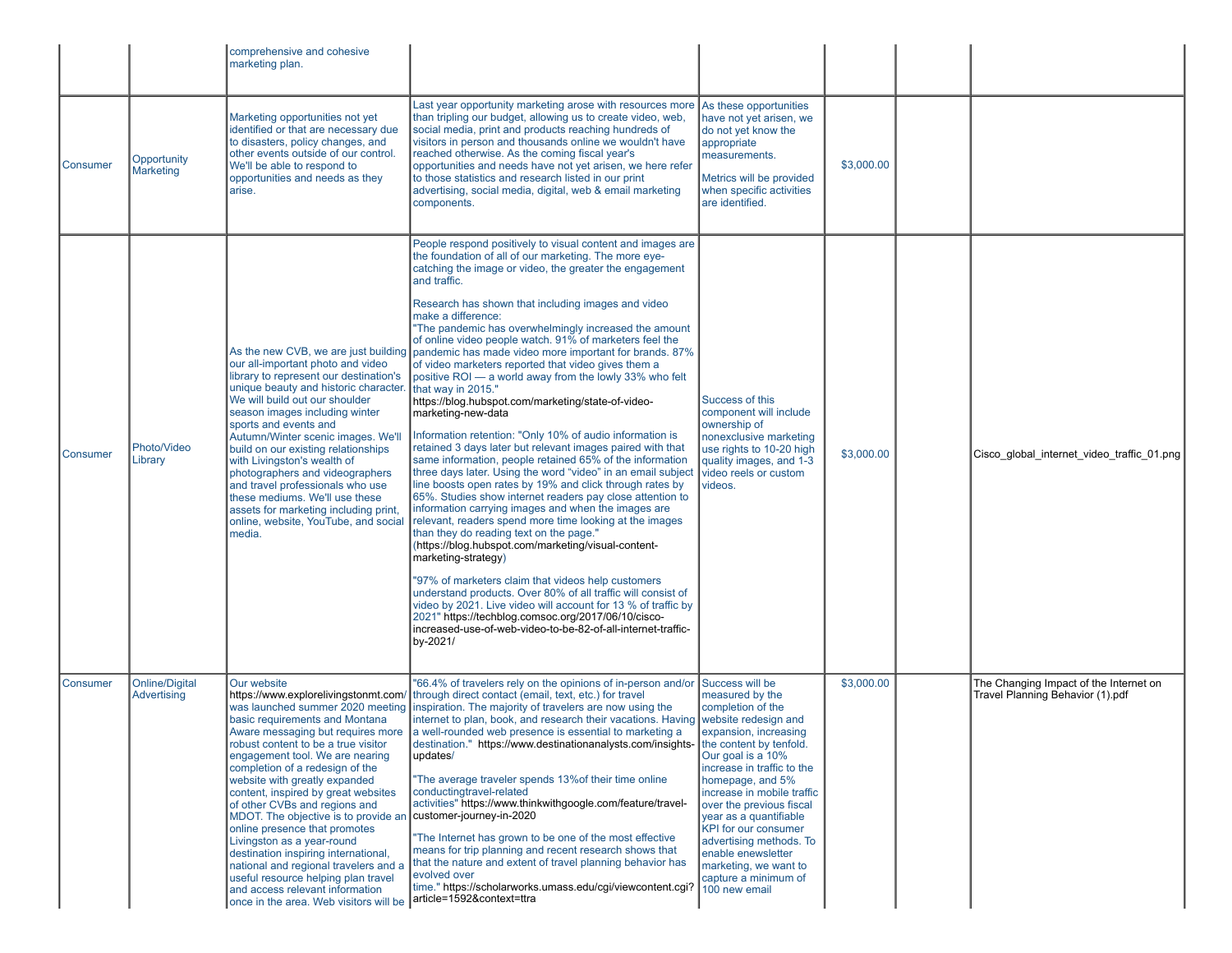|                      |                                                 | encouraged to sign up for our<br>enewsletter, which will eventually<br>highlight seasonal opportunities,<br>news, insider tips, and events. We<br>currently do not have enough email<br>addresses of interested travelers for<br>a reasonable ROI for tourism<br>enewsletters. We will also have<br>segmented email campaigns<br>communicating relevant information<br>to local lodging and hospitality<br>businesses and share this resource<br>with the TBID. Our social media, and<br>print ads (with QR codes) will direct<br>traffic to the website. We are also<br>investing in Google Analytics and<br>SEO to boost our relevancy in<br>searches. |                                                                                                                                                                                                                                                                                                                                                                                                                                                                                                                                                                                                                                                                                                                                                                                                                 | addresses in the coming<br>fiscal year.                                                                                                                                                                                                                                                                                                                                                                                                                                                                                                  |            |  |
|----------------------|-------------------------------------------------|----------------------------------------------------------------------------------------------------------------------------------------------------------------------------------------------------------------------------------------------------------------------------------------------------------------------------------------------------------------------------------------------------------------------------------------------------------------------------------------------------------------------------------------------------------------------------------------------------------------------------------------------------------|-----------------------------------------------------------------------------------------------------------------------------------------------------------------------------------------------------------------------------------------------------------------------------------------------------------------------------------------------------------------------------------------------------------------------------------------------------------------------------------------------------------------------------------------------------------------------------------------------------------------------------------------------------------------------------------------------------------------------------------------------------------------------------------------------------------------|------------------------------------------------------------------------------------------------------------------------------------------------------------------------------------------------------------------------------------------------------------------------------------------------------------------------------------------------------------------------------------------------------------------------------------------------------------------------------------------------------------------------------------------|------------|--|
| Marketing<br>Support | <b>TAC/Governor's</b><br>Conference<br>meetings | To be in compliance with Rules and<br>Regulation governing bed tax<br>dollars' attendance at TAC meetings<br>and the Governor's Conference on<br>Tourism is mandatory. This is the<br>budget place holder for attendance<br>at these events.                                                                                                                                                                                                                                                                                                                                                                                                             | This is an operational method employed by the<br>organization in order to adhere to the governing rules and<br>regulations. While it may not be directly supported by<br>specific research, past experience has demonstrated that<br>the organization's operations and successful marketing<br>relies on participation of the executive director at quarterly<br>Tourism Advisory Council Meetings whereby pertinent<br>information is shared and action is taken.<br>Past experience from peers attending the Montana<br>Governor's Conference on Tourism and Recreation has<br>also shown to be beneficial as a networking, training and<br>education event. This will be our first year attending the<br>Governor's Conference but we have attended all TAC<br>meetings via Zoom since becoming the new CVB. | We will attend all four of<br>the TAC meetings and<br>the Governor's<br>Conference, Our<br>benchmark will be to<br>take a minimum of two<br>strategy or statistical<br>data research tools from<br>the meetings and<br>conference to<br>incorporate in our<br>marketing plan and<br>implementation<br>strategy.                                                                                                                                                                                                                          | \$900.00   |  |
| Marketing<br>Support | Administration                                  | Admin fees - \$4,358;<br>bookkeeping/accounting - \$800;<br>insurance - \$300; rent - \$200; office<br>supplies - \$100; telephone/internet -<br>\$600                                                                                                                                                                                                                                                                                                                                                                                                                                                                                                   | This is an operational method employed by the<br>organization in order to adhere to the governing rules and<br>regulations. The CVB has used Administration funds every<br>year since becoming a CVB. While it may not be directly<br>supported by specific research, past experience has<br>demonstrated that the organization's operations and<br>successful marketing rely on administrative funds. The<br>Administration funds budget is added combined with other<br>administrative funds provided by the joint operations of the<br>CVB, Livingston Business Improvement District, and<br>Tourism Business Improvement District. Without these<br>funds, it would not be economical or feasible to have<br>permanent staff, albeit part-time, administering the CVB.                                      | Per the TAC Rules and<br>Regulations, we are<br>allowed up to, but not<br>exceeding, 20% of the<br>organization's new<br>annual revenue to cover<br>administrative expenses.<br>The intent of the<br>administrative budget is<br>to cover costs incurred<br>in the implementation of<br>approved marketing<br>methods/funded by the<br>lodging facility use tax<br>and success is<br>measured by the<br>successful<br>implementation of this<br>marketing plan; staying<br>within budget and<br>meeting or exceeding<br>marketing goals. | \$6,358.00 |  |
| Marketing<br>Support | <b>Marketing Plan</b><br><b>Development</b>     | As the new CVB with a history of<br>we need to develop an initial<br>marketing plan to reach our goals<br>Analysis of past and similar<br>campaigns, research of trends,                                                                                                                                                                                                                                                                                                                                                                                                                                                                                 | Other CVBs and travel industry peers have seen success<br>primarily responding to the pandemic in planning and executing marketing tactics by having a<br>marketing plan to better reach the goals and objectives set<br>forth by the TAC and the CVB Council. A marketing plan<br>and to set a baseline for comparison. will allow us to set up metrics to measure the tactics and<br>compare year to year, enabling us to make adjustments<br>and improve outcomes in years to come.                                                                                                                                                                                                                                                                                                                          | Success will be<br>measured by the<br>completion of a<br>comprehensive<br>marketing plan and<br>meeting or exceeding<br>our marketing goals as                                                                                                                                                                                                                                                                                                                                                                                           | \$4,036.00 |  |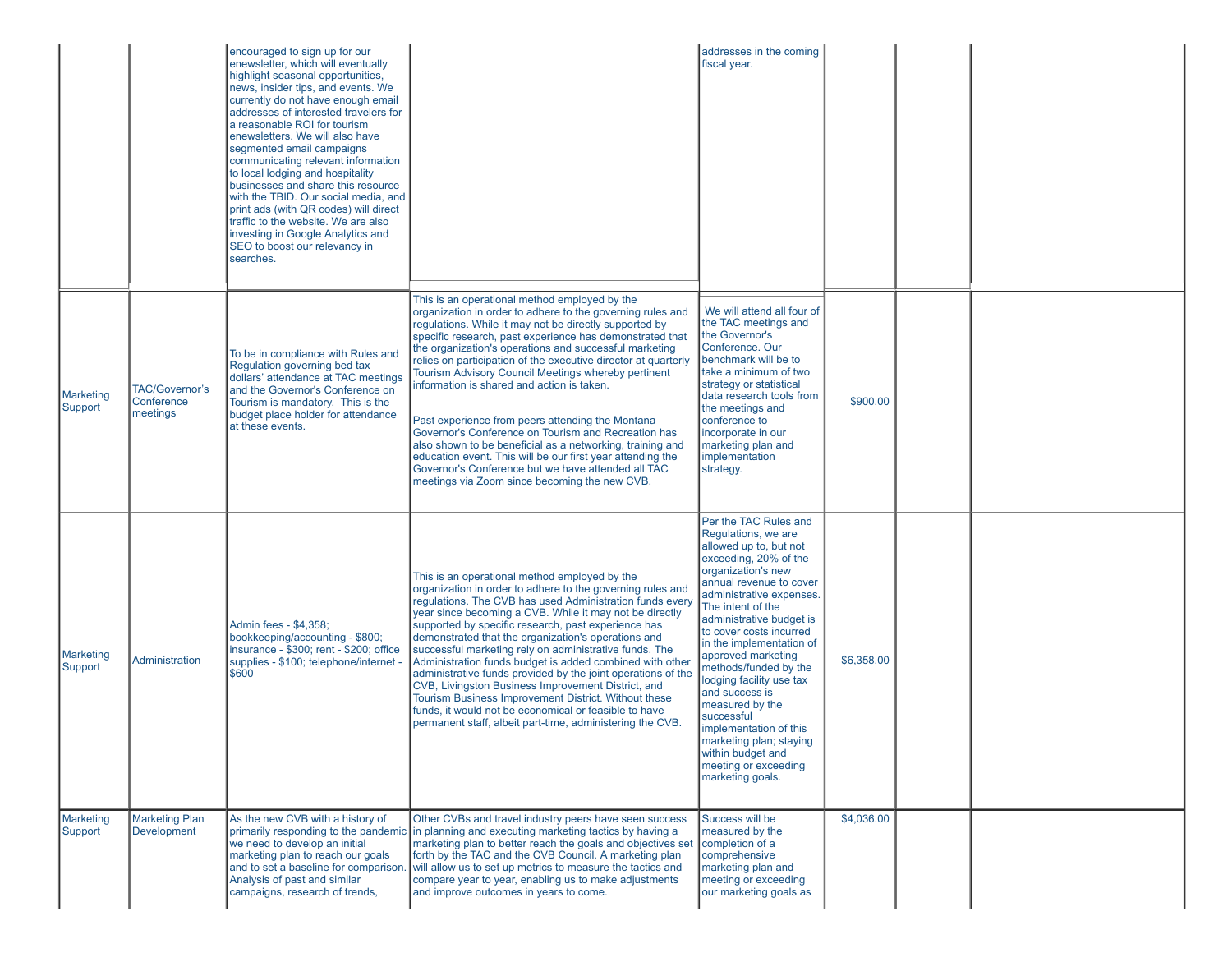| Our part time Executive Director<br>needs marketing and design<br>professional assistance to polish our The strategy of hiring pros is well known by anyone who's<br>marketing campaign design, content, tried to do design work on their own and ends up spending<br>and to help strategize messaging.<br>a lot of time on an inferior product. We've found that<br>We will work with Eubank Creative, a<br>working with a design pro and marketing specialist: saved<br>Design of a minimum of<br>time, saved money, created marketing assets we are proud<br>three print ads, creation<br>graphic artist and art director, who<br>to use, brought a fresh perspective, and led to superior<br>of a shoulder season<br>has done our logo rebranding and<br>products that are timeless, memorable, communicate our<br>first color ad, on design and<br>marketing campaign<br>Marketing/Publicity<br>\$2,000.00<br>Explore Livingston.png<br>marketing. When the budget allows,<br>brand clearly, attract travelers, and makes us stand out<br>strategy, and niche<br>Personnel<br>we work with Wandering Road<br>from the crowd.<br>market campaign (i.e.<br>Communications, LLC. on social<br>Citations: https://dotmarketingsd.com/professional-graphic-<br>drive market foodies).<br>media marketing and strategies. We<br>designer/<br>https://www.yadonia.com/blog/5-reasons-why-you-should-<br>are dedicated to working with local<br>professionals to strengthen local<br>hire-a-graphic-design-professional/<br>economic development by the<br>tourism industry. |                      | determining strategies, setting goals,<br>assigning task implementation and<br>timelines, and creating robust review<br>and measurement systems are<br>needed. The plan will include<br>detailed marketing strategies and<br>consistent messaging across media<br>platforms, address both the CVB<br>marketing budget and funding<br>partnerships with TBID and the<br>LBID, and take into account<br>additional funding options, grants,<br>and cooperative opportunities. We<br>will work with marketing specialists,<br>implement CVB Board goals,<br>respond to any changing conditions<br>or crisis, and coordinate the plan to<br>reflect TAC requirements. | outlined in this marketing<br>plan. |  |  |
|---------------------------------------------------------------------------------------------------------------------------------------------------------------------------------------------------------------------------------------------------------------------------------------------------------------------------------------------------------------------------------------------------------------------------------------------------------------------------------------------------------------------------------------------------------------------------------------------------------------------------------------------------------------------------------------------------------------------------------------------------------------------------------------------------------------------------------------------------------------------------------------------------------------------------------------------------------------------------------------------------------------------------------------------------------------------------------------------------------------------------------------------------------------------------------------------------------------------------------------------------------------------------------------------------------------------------------------------------------------------------------------------------------------------------------------------------------------------------------------------------------------------------------------------------------------------------|----------------------|-------------------------------------------------------------------------------------------------------------------------------------------------------------------------------------------------------------------------------------------------------------------------------------------------------------------------------------------------------------------------------------------------------------------------------------------------------------------------------------------------------------------------------------------------------------------------------------------------------------------------------------------------------------------|-------------------------------------|--|--|
| \$31,794.00                                                                                                                                                                                                                                                                                                                                                                                                                                                                                                                                                                                                                                                                                                                                                                                                                                                                                                                                                                                                                                                                                                                                                                                                                                                                                                                                                                                                                                                                                                                                                               | Marketing<br>Support |                                                                                                                                                                                                                                                                                                                                                                                                                                                                                                                                                                                                                                                                   |                                     |  |  |

# *Marketing Method Budget*

| <b>Marketing Method</b>             | Bed tax funded budget |
|-------------------------------------|-----------------------|
| <b>Print Advertising</b>            | \$4,500.00            |
| Radio & Television Advertising      | \$2,000.00            |
| Social Media                        | \$4,487.00            |
| Photo/Video Library                 | \$5,577.00            |
| Opportunity Marketing               | \$5,000.00            |
| Digital Asset Management/Aquisition | \$4,000.00            |
|                                     | \$25,564.00           |
| Marketing/Publicity Personnel       | \$11,036.00           |
| Administration                      | \$10,000.00           |
| TAC/Governor's Conference meetings  | \$900.00              |
|                                     | \$21,936.00           |
| Marketing/Publicity Personnel       | \$2,500.00            |
|                                     | \$2,500.00            |
|                                     |                       |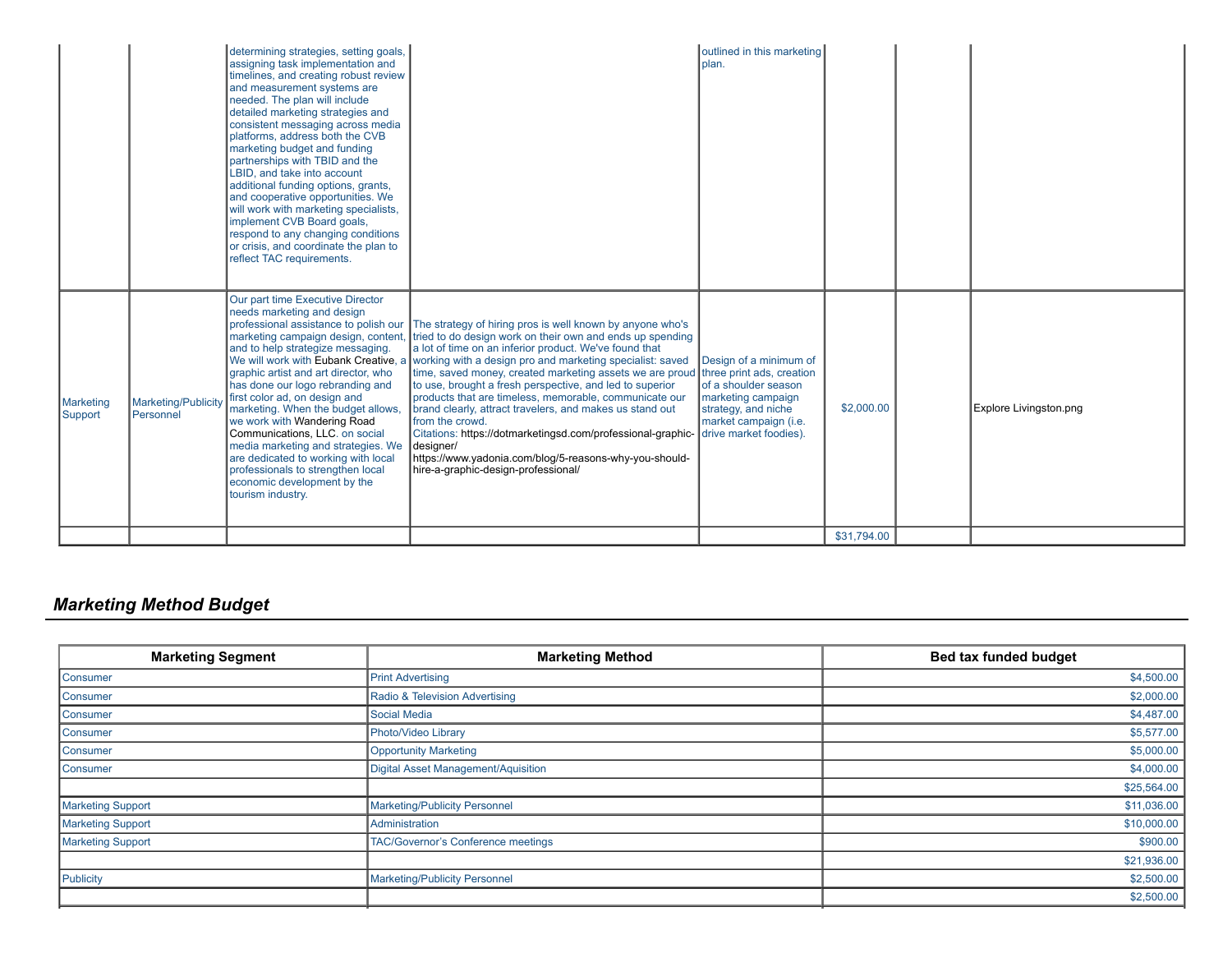# *Miscellaneous Attachments*

| <b>Description</b>                                                | <b>File Name</b>                                                      | File Size |
|-------------------------------------------------------------------|-----------------------------------------------------------------------|-----------|
| Marketing Method and Segment Pie Charts FY21.22<br>Livingston CVB | Livingston CVB Marketing Method and Segment Pie Charts<br>FY21.22.pdf | 90 KB     |